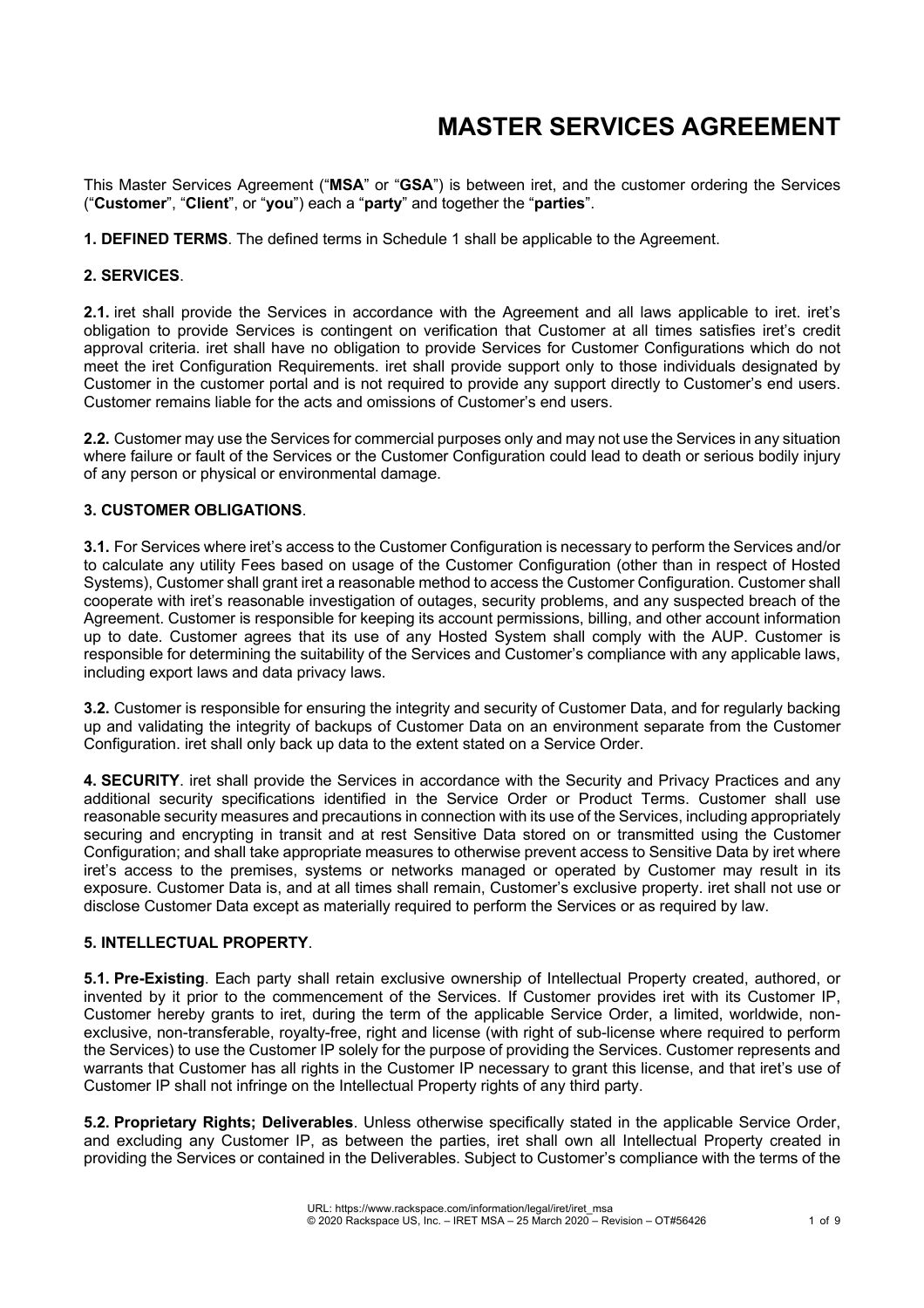Agreement, iret grants to Customer a limited, worldwide, non-exclusive, non-transferable, royalty-free right and license (without the right to sublicense) to use:

**(A)** any Intellectual Property provided by iret to Customer as part of the Services (excluding any Third Party Software and Open Source Software and Deliverables) solely for Customer's internal use and as necessary for Customer to enjoy the benefit of the Services during the term of the applicable Service Order; and

**(B)** any Intellectual Property provided by iret to Customer as part of the Deliverables (excluding any Third Party Software and Open Source Software) solely for Customer's internal use in perpetuity.

**5.3. Open Source**. In the event iret distributes or otherwise provides for Customer use any Open Source Software to Customer as part of the Services and/or Deliverables then such Open Source Software is subject to the terms of the applicable open source license. To the extent there is a conflict between this MSA and the terms of the applicable open source license, the open source license shall control.

**5.4. Third Party Software**. iret may provide Third Party Software for Customer's use as part of the Services and/or Deliverables or to assist the delivery of the Services. Unless otherwise permitted by the terms of the applicable license, Customer may not: (i) assign, grant, or transfer any interest in the Third Party Software to another individual or entity; (ii) reverse engineer, decompile, copy, or modify the Third Party Software; (iii) modify or obscure any copyright, trademark or other proprietary rights notices that are contained in or on the Third Party Software; or (iv) exercise any of the reserved Intellectual Property rights provided under the laws governing the Agreement. Customer may only use Third Party Software provided for its use as part of the Services (identified on the Service Order) on the Customer Configuration on which it was originally installed, subject to any additional restrictions identified in the Product Terms or Service Order. Customer shall not be permitted to access any Third Party Software which iret installs solely to assist iret's delivery of the Services. Upon termination of the Service Order, Customer shall permit removal of any Third Party Software installed by iret or its Representatives on the Customer Configuration. iret makes no representation or warranty regarding Third Party Software except that iret has the right to use or provide the Third Party Software, unless the contract granting such right to iret is terminated.

**5.5. Customer Provided Licenses**. If Customer uses any non-iret provided software on the Customer Configuration, Customer represents and warrants to iret that Customer has the legal right to use the software. If iret has agreed to install, patch, or otherwise manage software in reliance on Customer's license with a vendor then Customer represents and warrants that it has a written license agreement with the vendor that permits iret to perform these activities. iret's obligation to install, patch, or otherwise manage Customer provided software is strictly contingent on Customer maintaining original software vendor support or similar authorized support that provides a services request escalation path, access to patching, and software upgrades, as applicable. On iret's request, Customer shall certify in writing that Customer is in compliance with the requirements of this section and any other software license restrictions that are part of the Agreement, and shall provide evidence of Customer's compliance as iret may reasonably request. If Customer fails to provide the required evidence of licensing to iret, and continues to use the software, iret may: (i) charge Customer its standard fee for the use of the software in reliance on iret's licensing agreement with the vendor until such time as the required evidence is provided, or (ii) suspend or terminate the applicable Services.

**5.6. Infringement**. If the delivery of the Services or provision of Deliverables infringes the Intellectual Property of a third party and iret determines that it is not reasonably or commercially practicable to obtain the right to use the infringing element, or modify the Services or Deliverables such that they do not infringe, then iret may terminate the infringing Services and/or Deliverables on 90 days' notice and shall not have any liability on account of such termination except to refund amounts paid for unused Services (prorated as to portions of the Services and/or Deliverables deemed infringing).

# **6. FEES**.

**6.1. Fees**. Customer shall pay the Fees due within 3 weeks from the invoice date. If Customer has arranged for payment by credit card or automated clearing house, iret may charge Customer's card or account on or after the invoice date. If Customer's undisputed payment is overdue by 15 days or more, iret may suspend the associated Services and any other services Customer receives from iret on written notice. Iret and KDDI Corporation shall undertake collection efforts prior to suspension. Invoices that are not disputed within 120 days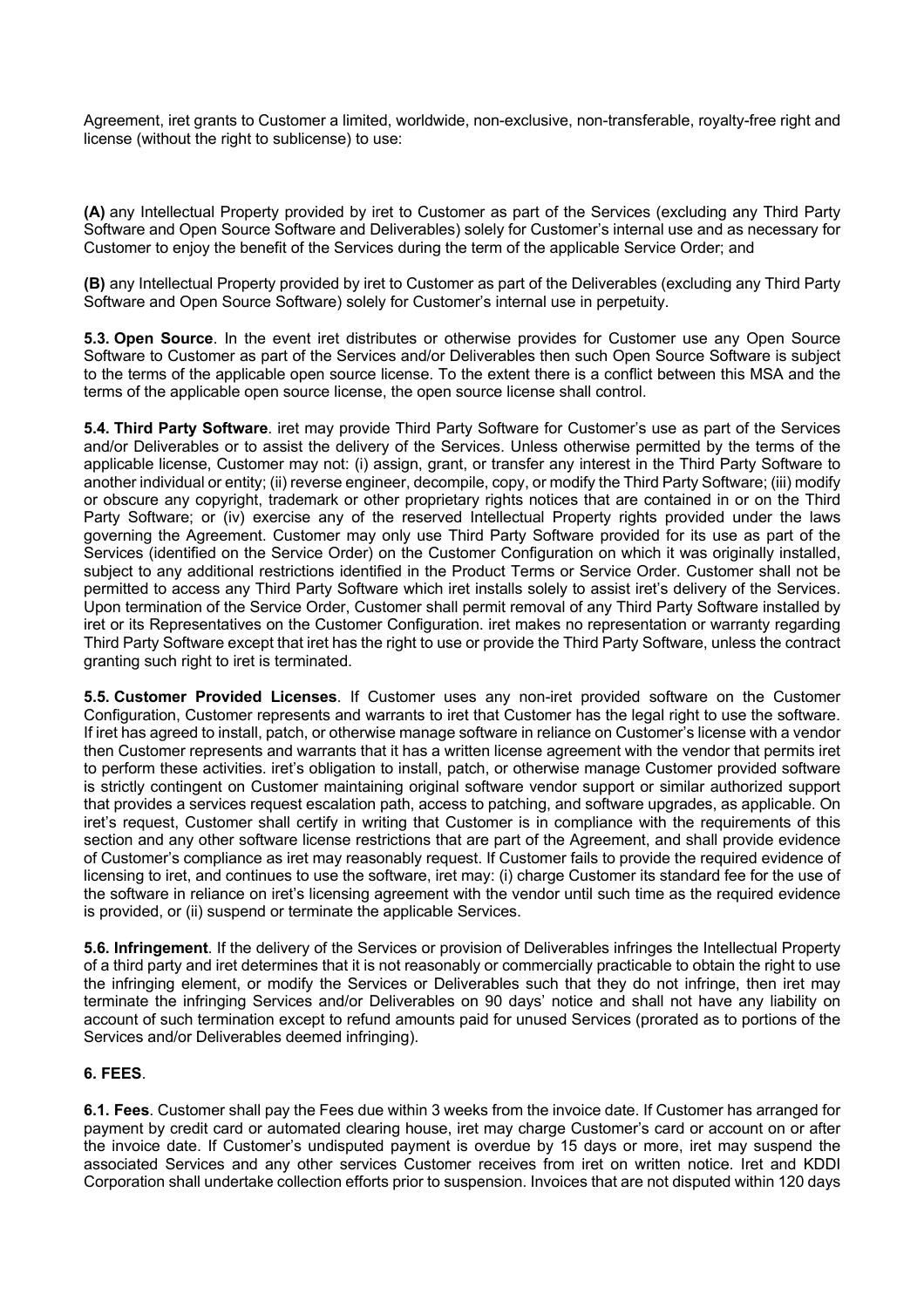of the invoice date are conclusively deemed to be accepted as accurate by Customer. Customer shall pay the Fees in the local currency; the currency displayed in the Service Order is for reference only and subject to monthly local currency adjustments, and, except as expressly permitted in section 6.3, without setoff, counterclaim, deduction, or withholding. Iret charge interest on overdue amounts at the greater of 1.5% per month or the maximum legal rate, and may charge Customer for any cost or expense arising out of iret's collection efforts.

**6.2. Fee Increases**. Unless stated to the contrary in the Agreement, iret may increase the Fees on giving at least 90 days advance written notice following the expiration of the Initial Term or any Renewal Term (including during any Auto-Renewal Term). In the event of a Third Party Fee Increase, iret may increase Customer's Fees by the same percentage amount on giving at least 90 days advance written notice. If Customer continues to use any Services following termination of the Agreement or Service Order, Customer shall be responsible for payment of Fees for such Services at iret's then-current market rates.

**6.3. Taxes**. All amounts due to iret under the Agreement are exclusive of Tax. Customer shall pay iret any Tax that is due or provide iret with satisfactory evidence of Customer's exemption from the Tax in advance of invoicing. Customer shall provide iret with accurate and adequate documentation sufficient to permit iret to determine if any Tax is due. All payments to iret shall be made without any withholding or deduction for any taxes except for Local Withholding Taxes. Customer agrees to timely provide iret with accurate factual information and documentation of Customer's payment of any such Local Withholding Taxes. Iret shall remit such cost to Customer in the form of a credit on Customer's outstanding account balance following receipt of sufficient evidence of payment of any such Local Withholding Taxes.

**6.4. Reimbursement for Expenses**. Unless otherwise agreed in the Service Order, if any of the Services are performed at Customer's premises, Customer agrees to reimburse iret for the actual substantiated out-of-pocket expenses of its Representatives.

# **7. DISCLAIMERS**.

**7.1.** iret makes no commitment to provide any services other than the Services stated in the Service Order. Iret is not responsible to Customer or any third party for unauthorized access to Customer Data or for unauthorized use of the Services that is not solely caused by iret's failure to meet its security obligations in section 4. To the maximum extent permitted by law, iret disclaims all responsibility for any situation where the security, availability, or stability of the Services is compromised by: (i) actions of Customer or any end user; (ii) software provided by Customer, or (iii) any actions taken by iret which are requested by Customer and not based on the advice or recommendation of iret. Iret shall not be liable for any failure to comply with its obligations in the Agreement to the extent that such failure arises from a failure of Customer to comply with its obligations under the Agreement.

**7.2.** iret may designate certain Services as Unsupported Services. Iret makes no representation or warranty with respect to Unsupported Services except that it shall use reasonable efforts as may be expected of technicians having generalized knowledge and training in information technology systems. Iret shall not be liable to Customer for any loss or damage arising from the provision of Unsupported Services and SLA(s) shall not apply to Unsupported Services, or any other aspect of the Customer Configuration that is adversely affected by Unsupported Services. If Customer uses any Test Services, then Customer's use of those Test Services is subject to the Test Terms. At Customer's request, iret may provide services that are not required by the Agreement. Any such services shall be provided AS-IS with no warranty whatsoever.

**7.3.** iret and its Representatives disclaim any and all warranties not expressly stated in the Agreement to the maximum extent permitted by law including implied warranties such as merchantability, satisfactory quality, fitness for a particular purpose, and non-infringement.

**7.4.** Except as expressly provided herein, iret makes no representation or warranty whatsoever regarding Open Source Software or with regard to any third party products or services which iret may recommend for Customer's consideration. TPS Agreements are independent and separate from the Agreement, and iret is not a party to and is not responsible for the performance of any TPS Agreements.

# **8. TERM AND TERMINATION**.

**8.1. Term**. This MSA shall continue until terminated in accordance with its terms. Service Orders for Recurring Services shall be subject to the Auto Renewal Term unless: (i) otherwise stated in the Agreement, (ii) the parties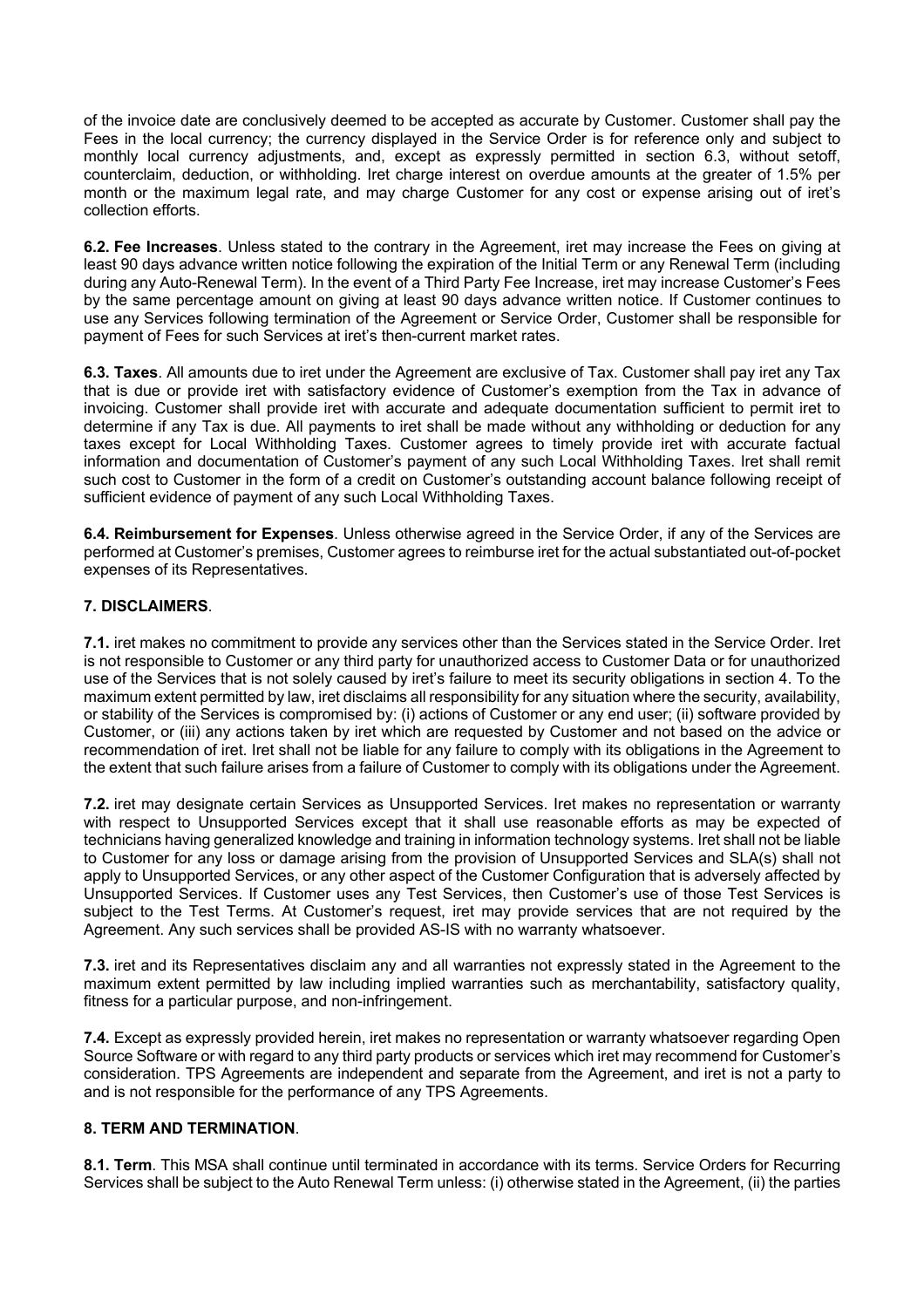enter into an agreement for a Renewal Term, or (iii) either party provides the other with written notice of termination at least 90 days prior to the expiration of the then current term.

**8.2. Termination for Convenience**. For Recurring Services, unless otherwise stated in the Agreement, Customer may terminate all or part of any Service Order for convenience at any time by giving iret at least 90 days advance written notice; subject to an early termination fee equal to the monthly recurring Fee times the number of months remaining in the then current term of the Service Order for the Services that have been terminated.

# **8.3. Termination for Cause**.

**(A)** Either party may terminate the MSA and/or the affected Service Order(s) for cause on written notice if the other party materially breaches the Agreement and, where the breach is remediable, does not remedy the breach within 30 days of the non-breaching party's written notice describing the breach.

**(B)** iret may terminate the Agreement and/or the applicable Service Order(s) for breach on written notice if, following suspension of Customer's Services for non-payment, payment of any invoiced undisputed amount remains overdue for a further ten days.

**(C)** Subject to applicable law, either party may terminate the MSA and any Service Order(s) on written notice if the other party enters into compulsory or voluntary liquidation, or ceases for any reason to carry on business, or takes or suffers any similar action which the other party reasonably believes means that it may be unable to pay its debts.

**(D)** iret may terminate the MSA and/or affected Service Order(s) without incurring any liability if the agreements between iret and Rackspace, which are necessary for iret to provide the Services hereunder, are terminated.

**(E)** Notwithstanding anything to the contrary in the Agreement, the Fees for the Services through the conclusion of all Service Order(s) shall become due immediately in the event iret terminates the MSA in accordance with this section 0.

**8.4 Delayed Termination**. If iret permits Customer to cancel or delay a scheduled termination date, Customer is obligated to provide iret supplemental written notice of at least 90 days prior to any rescheduled termination date.

**9. CONFIDENTIAL INFORMATION**. Each party agrees not to use the other's Confidential Information except in connection with the performance or use of the Services, the exercise of its legal rights under the Agreement, or as required by law; and shall use reasonable care to protect Confidential Information from unauthorized disclosure. Each party agrees not to disclose the other's Confidential Information to any third party except: (i) to its Representatives, provided that such Representatives agree to confidentiality measures that are at least as stringent as those stated in this MSA; (ii) as required by law; (iii) in response to a subpoena or court order or other compulsory legal process, provided that the party subject to such process shall give the other written notice of at least seven days prior to disclosing Confidential Information unless the law forbids such notice; or (iv) with the other party's consent.

#### **10. LIMITATIONS ON DAMAGES**.

**10.1. Notwithstanding anything in the Agreement to the contrary:** 

**(A) iret's liability arising from: (i) death or personal injury caused by negligence; (ii) fraudulent misrepresentation; or (iii) any other loss or damages for which such limitation is expressly prohibited by applicable law, shall be unlimited.**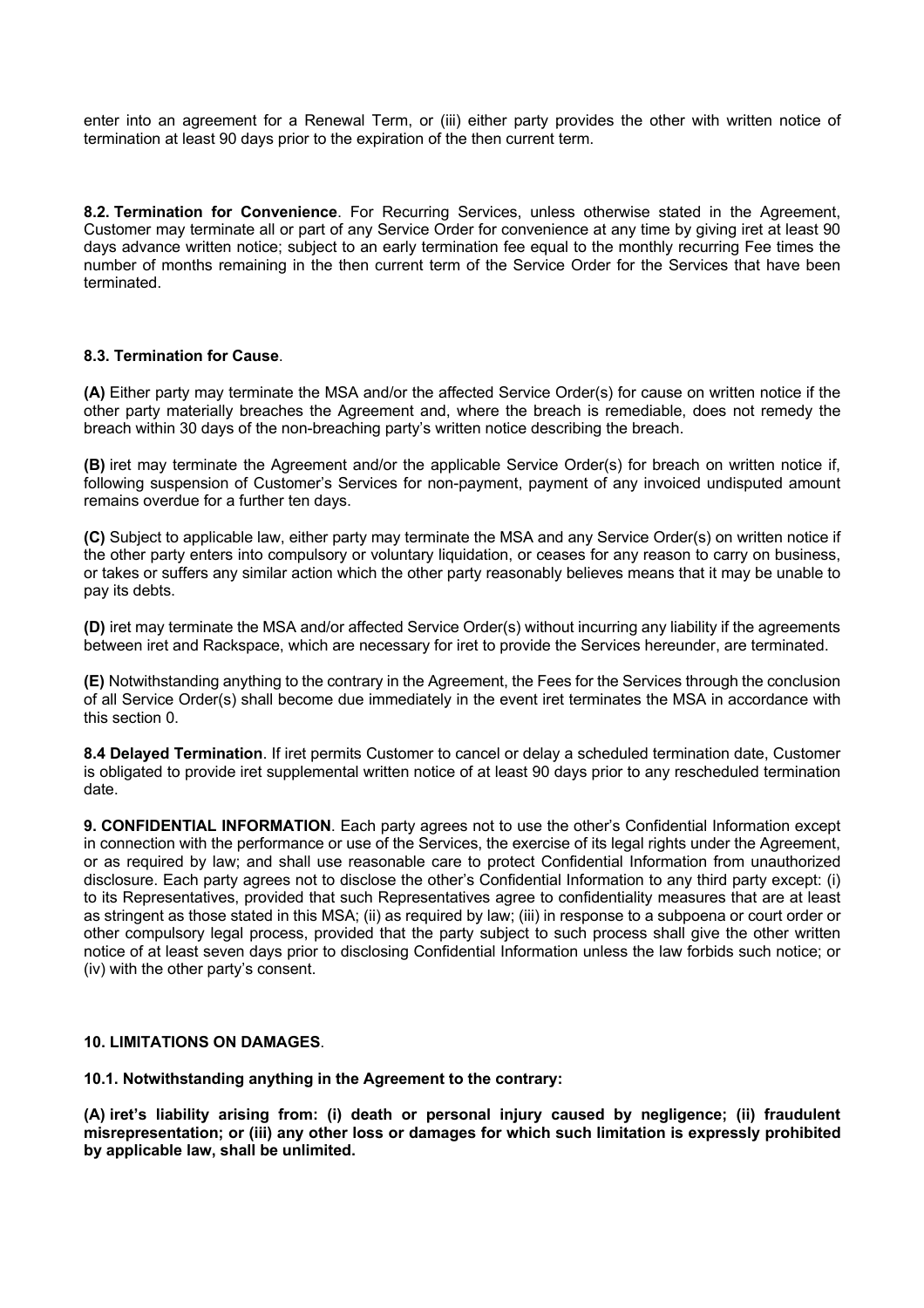**(B) Subject to section 10.1(A), and except for the cases of willful misconduct or gross negligence of iret, the maximum aggregate monetary liability of iret and any of its Representatives in connection with the Services or the Agreement under any theory of law shall not exceed the actual damages incurred up to the greater of: (i) an amount equal to six times the Fees payable by Customer for the Services that are the subject of the claim in the first month in which Fees are charged under the Agreement, or (ii) the total amount paid by Customer to iret for the Services that are the subject of the claim in the 12 months immediately preceding the event(s) that first gave rise to the claim.**

**10.2. Neither party (nor any of its Representatives) is liable to the other party for any indirect, special, incidental, exemplary, or consequential loss or damages of any kind. Neither party is liable for any loss that could have been avoided by the damaged party's use of reasonable diligence, even if the party responsible for the damages has been advised or should be aware of the possibility of such damages. In no event shall either party be liable to the other for any punitive damages; or for any loss of profits, data, revenue, business opportunities, customers, contracts, goodwill, or reputation.**

**10.3. As an essential part of the Agreement, the liquidated damages payable under the SLA(s) shall be the credits stated in any applicable SLA(s) which are Customer's sole and exclusive remedy for iret's failure to meet those guarantees for which credits are provided; and the parties agree that the credits are not a penalty, are fair and reasonable and represent a reasonable estimate of loss that may reasonably be anticipated from any breach. The maximum credit(s) for failures to meet any applicable SLA(s) for any calendar month shall not exceed 100% of the then current monthly recurring Fee for the Services. Customer is not entitled to a credit if Customer is in breach of the Agreement at the time of the occurrence of the event giving rise to the credit, until such time as Customer has remedied the breach. No credit shall be due if the credit would not have accrued but for Customer's action or omission.**

# **11. INDEMNIFICATION**.

**11.1.** If iret, its Affiliates, or any of its or their respective Representatives (collectively, the "**Indemnitees**" or "**Indemnified Parties**") are faced with a claim by a third party arising out of: Customer's breach of TPS Agreement, end user agreement, AUP, security obligation or section 5.5, then Customer shall hold iret harmless and pay the cost of defending the claim (including reasonable legal and professional fees and expenses) and any damages, losses, fine, or other penalty that is imposed on or incurred by the Indemnitees as a result of the claim. Customer's obligations under this section include claims arising out of the acts or omissions of Customer's employees, agents, end users, any other person to whom Customer has given access to the Customer Configuration, and any person who gains access to the Customer Configuration as a result of Customer's failure to use reasonable security precautions, even if the acts or omissions of such persons were not authorized by Customer.

**11.2.** If iret receives notice of a claim that is covered by this section 11, iret shall give Customer prompt written notice thereof. Iret shall be allowed to conduct the defense of the matter, including choosing legal counsel to defend the claim, provided that the choice is reasonable and is communicated to Customer. Customer shall comply with iret's reasonable requests for assistance and cooperation in the defense of the claim. Iret may not settle the claim without Customer's consent, which may not be unreasonably withheld, delayed or conditioned. Customer shall pay costs and expenses due under this section 11 as iret incurs them.

**12. NOTICES**. Customer routine communications to iret regarding the Services should be sent to Customer's account team using the customer portal. To give a notice regarding termination of the Agreement for breach, indemnification, or other legal matter, Customer shall send it by electronic mail and overnight postal service to:

rackspace-legal@iret.co.jp Rackspace Division iret, Inc.

Toranomon Hills Mori Tower 7<sup>th</sup> Floor Toranomon 1-23-1, Minato-ku,

Tokyo JAPAN 105-6307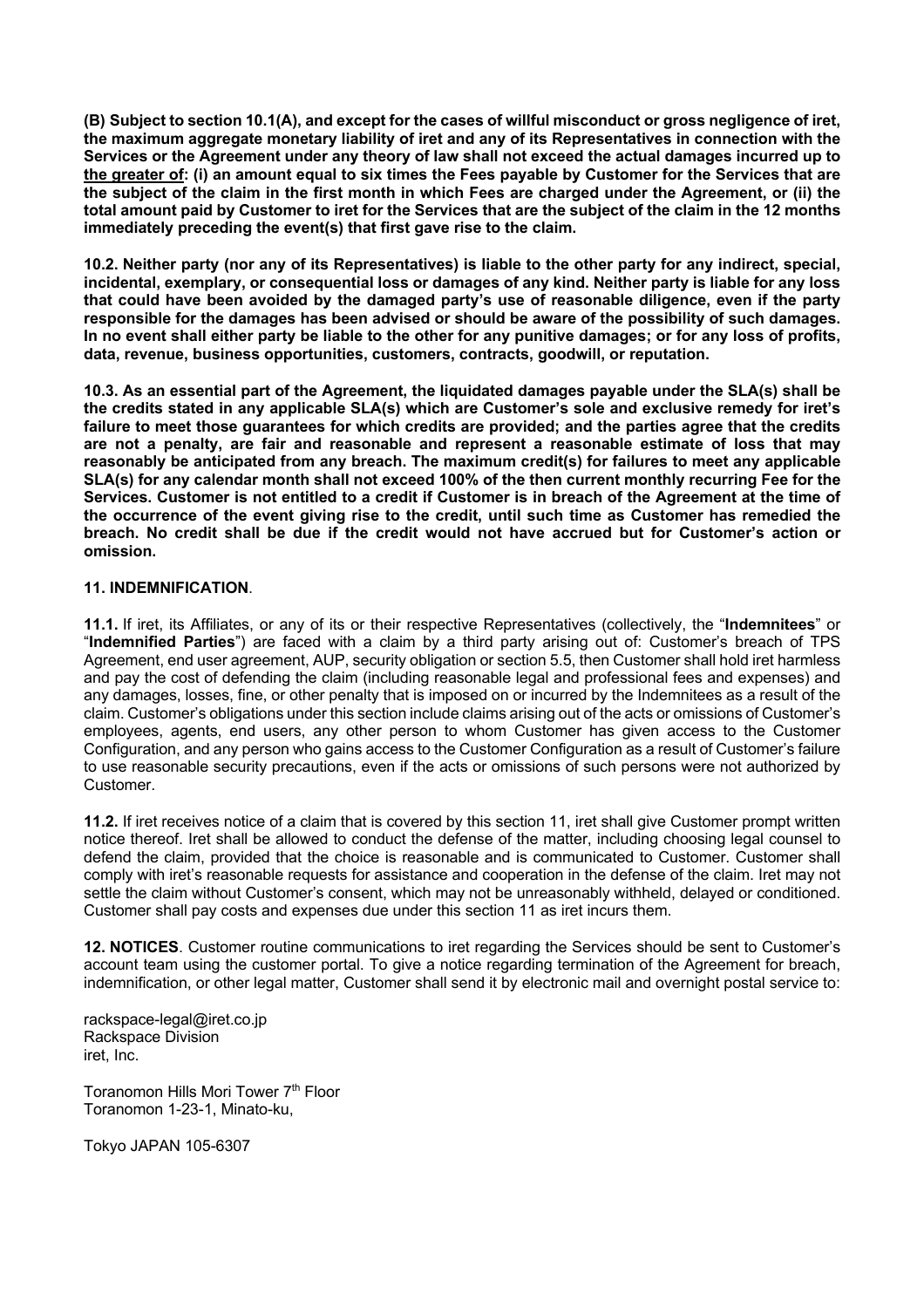iret's routine communications regarding the Services and legal notices shall be posted on the customer portal or sent by email or post to the individual(s) Customer designates as contact(s) on Customer's account. Notices are deemed received as of the time posted or delivered, or if that time does not fall within a Business Day, as of the beginning of the first Business Day following the time posted or delivered. For purposes of counting days for notice periods, the Business Day on which the notice is deemed received counts as the first day. Notices shall be given in the English language.

**13. PUBLICITY, USE OF MARKS**. Customer agrees that iret may publicly disclose that it is providing Services to Customer and may use Customer's name and logo to identify Customer in promotional materials, including press releases. Customer may not issue any press release or publicity regarding the Agreement, use the iret name or logo or other identifying indicia, or publicly disclose that it is using the Services without iret's prior written consent.

**14. ASSIGNMENT/SUBCONTRACTORS**. Neither party may assign the Agreement or any Service Orders without the prior written consent of the other party, except to an Affiliate or successor as part of a corporate reorganization or a sale of some or all of its business, provided the assigning party notifies the other party of such change of control. iret may use its Affiliates or subcontractors to perform all or any part of the Services, but iret remains responsible under the Agreement for work performed by its Affiliates and subcontractors to the same extent as if iret performed the Services itself.

**15. FORCE MAJEURE**. Neither party shall be liable or be in breach of the Agreement (excluding in relation to the Customer's payment obligations) if the failure to perform the obligation is due to an event beyond its control, including significant failure of a part of the power grid, failure of the Internet, natural disaster or weather event, fire, acts or orders of government, war, riot, insurrection, epidemic, strikes or labor action, or terrorism.

# **16. GOVERNING LAW**.

**16.1.** The Agreement shall be governed by the applicable governing law determined as set out below by reference to the iret contracting entity (and, where applicable, Customer's primary address as stated in the Service Order), exclusive of any choice of law principle that would require the application of the law of a different jurisdiction; and each party unconditionally and irrevocably submits to (i) the exclusive jurisdiction of the courts of the applicable jurisdiction, as set out below:

| <b>CONTRACTING ENTITY</b> | <b>GOVERNING LAW</b> | <b>ARBITRATION</b><br>ΟR<br><b>JURISDICTION</b> |
|---------------------------|----------------------|-------------------------------------------------|
| iret, Inc.                | Law of Japan         | Courts of Japan                                 |

**16.2.** The prevailing party in any action or proceeding relating to the Agreement shall be entitled to recover reasonable legal fees and costs, including attorney's fees.

# **17. MISCELLANEOUS**.

**17.1.** Some terms are incorporated into the Agreement by reference to pages on the Rackspace website, and iret may revise those terms from time to time (including the MSA). Such revisions shall only be effective and supersede and form part of the Agreement as of the time: (i) Customer enters into a new Service Order referencing the revised terms, or (ii) a Service Order automatically renews pursuant to the Agreement or the parties enter into an agreement for a Renewal Term in which case Customer acknowledges that Customer has reviewed and accepted the then-current version of the terms as of the date of the renewal. If there is a conflict between the terms of the Agreement, the documents shall govern in the following order: the Service Order, the Product Terms, and the MSA. The headings or captions in the Agreement are for convenience only. If over time Customer enters into multiple agreements for a given Customer Configuration (for example to add additional components or services) then the most recent terms referenced in the Service Order(s) shall govern the entirety of the Services for the given Customer Configuration.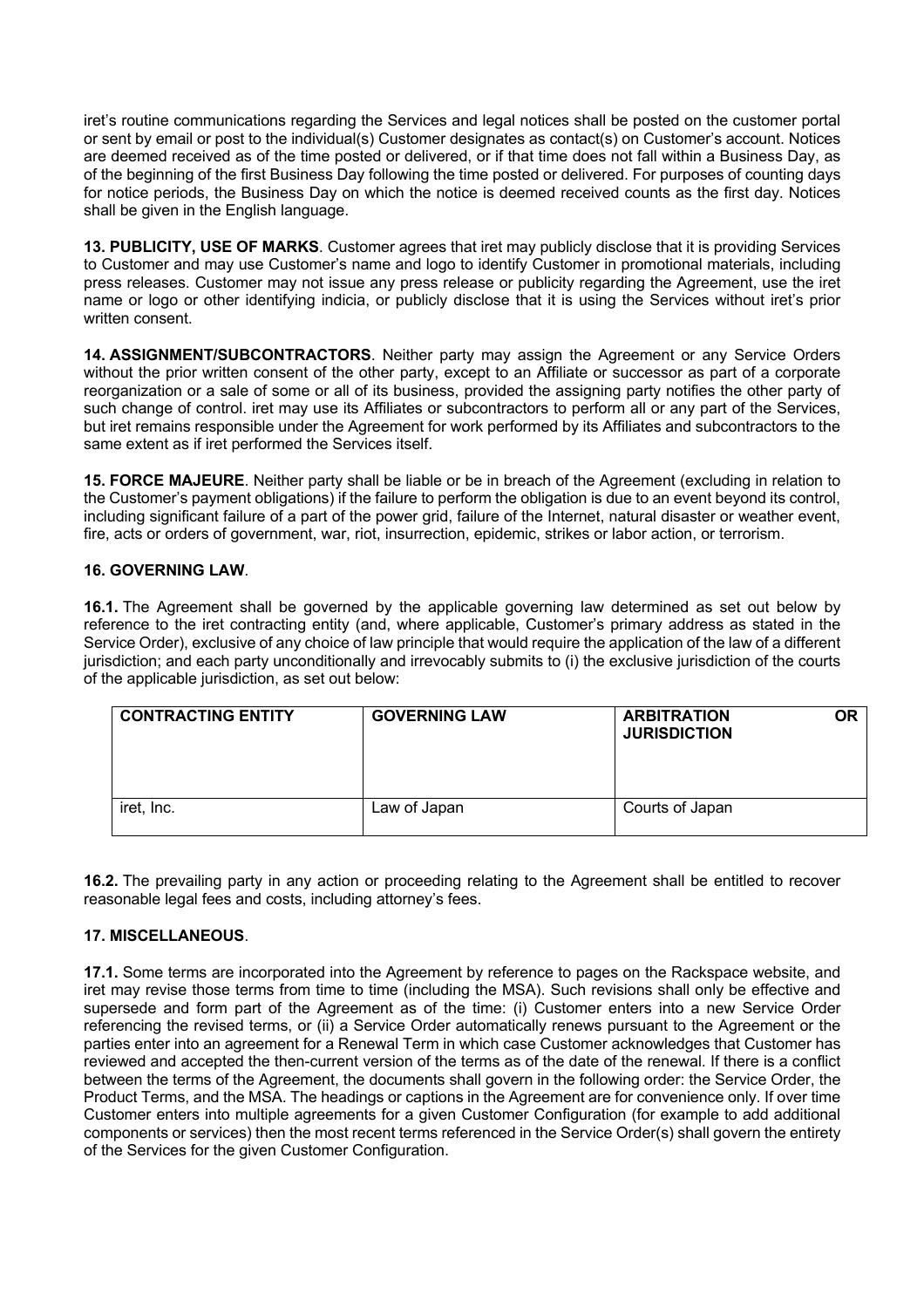**17.2.** Unless otherwise expressly permitted in the Agreement, the terms of the Agreement may be varied only by a written agreement signed by both parties that expressly refers to the Agreement. A Service Order may be amended to modify, add, or remove Services by a formal written agreement signed by both parties, or by an exchange of correspondence (including via the Rackspace ticketing system) that includes the express consent of an authorized individual for both parties. The pre-printed terms of Customer's purchase order or other business form or terms that Customer provides shall be void and of no effect.

**17.3.** If any part of the Agreement is found unenforceable, the rest of the Agreement shall continue in effect, and the unenforceable part shall be reformed to the extent possible to make it enforceable and give business efficacy to the Agreement. The parties acknowledge and agree that the pricing and other terms in the Agreement reflect and are based upon the intended allocation of risk between the parties and form an essential part of the Agreement. Each party may enforce its respective rights under the Agreement even if it has waived the right or failed to enforce the same or other rights in the past. The relationship between the parties is that of independent contractors and not business partners. Neither party is the agent for the other and neither party has the right to bind the other on any agreement with a third party. Other than Representatives for the purposes of sections 7, 10, and 11, or as otherwise specifically designated a "Third Party Beneficiary", there are no third party beneficiaries to the Agreement. The use of the word "including" means "including without limitation".

**17.4.** The following provisions shall survive expiration or termination of this MSA: Intellectual Property, Confidential Information, Limitation on Damages, Indemnification, Notices, Governing Law, Miscellaneous, all terms of the Agreement requiring Customer to pay any Fees for Services provided prior to the time of expiration or termination or requiring Customer to pay an early termination Fee, and any other provisions that by their nature are intended to survive expiration or termination of the Agreement.

**17.5.** The Agreement constitutes the complete and exclusive understanding between the parties regarding its subject matter and supersedes and replaces any prior or contemporaneous representation(s), agreement(s) or understanding(s), written or oral.

**17.6.** Each party represents and warrants to the other that it, its parent company, subsidiaries and affiliates, and directors, officers and employees thereof, are not and will not be involved in any action or activity using or associated with any Anti-social Force. Either party may terminate this Agreement immediately without notice or demand and without incurring any liability if the other party breaches any representation or warranty set forth in this section.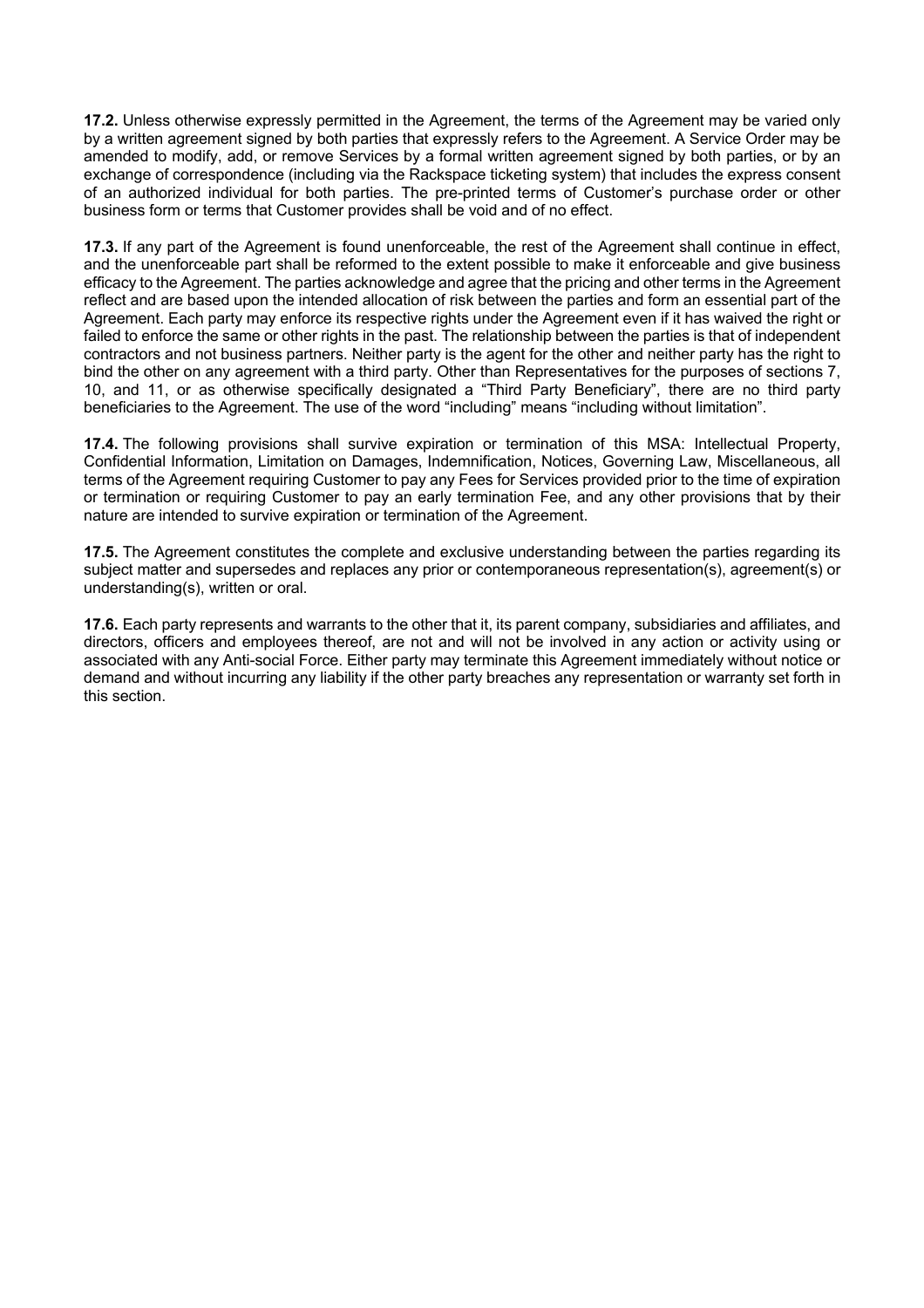#### **SCHEDULE 1**

#### **DEFINED TERMS**

"**Affiliate**" as to Customer means any entity that directly or indirectly controls, is controlled by, or is under common control with the entity referred to, but only for so long as such control exists; and as to iret or Rackspace means Rackspace Hosting, Inc. and any entity that is directly or indirectly controlled by Rackspace Hosting, Inc. As used in this definition "**control**" means control of more than a 50% interest in an entity.

"**Agreement**" means, collectively, the MSA and any applicable Service Order, Product Terms, or other addenda which govern the provision of Services.

**"Anti-social Force**" means an organized crime group, a person who was a member of an organized crime group within the past 5 years, a company or group affiliated with an organized crime group, or any other person or group engaged or involved in any organized crime.

"**AUP**" means Rackspace's Acceptable Use Policy found at www.rackspace.com/information/legal/aup.

"**Auto Renewal Term**" means the automatic renewal period following expiry of the Initial Term, for consecutive rolling 90 day terms.

"**Business Day**" means Monday through Friday, excluding public holidays, in the country whose laws govern the Agreement.

"**Confidential Information**" means non-public information disclosed by one party to the other in any form that: (i) is designated as "Confidential"; (ii) a reasonable person knows or reasonably should understand to be confidential; or (iii) includes either party's products, customers, marketing and promotions, know-how, or the negotiated terms of the Agreement; and which is not independently developed by the other party without reference to the other's Confidential Information or otherwise known to the other party on a non-confidential basis prior to disclosure.

"**Customer Configuration**" means an information technology system (hardware, software and/or other information technology components) which is the subject of the Services or to which the Services relate.

"**Customer Data**" or "**Client Content**" means all data which Customer receives, stores, or transmits on or using the Customer Configuration.

"**Customer IP**" means Customer's pre-existing Intellectual Property.

"**Deliverables**" means the tangible or intangible materials which are prepared for Customer's use in the course of performing the Services and that are specifically identified and described in a Service Order as Deliverables.

"**Fees**" means the fees payable under the applicable Service Order.

"**Hosted System**" means a Customer Configuration provided by iret for Customer's use at a data center run by Rackspace US, Inc. or its Affiliate.

"**Initial Term**" means the initial term of the applicable Service Order.

"**Intellectual Property**" means patents, copyrights, trademarks, trade secrets, and any other proprietary intellectual property rights.

"**iret**" or "**we**" means the iret, inc. Affiliate identified in the Service Order, or if none is identified: (i) iret, Inc.

"**iret Configuration Requirements**" means those specifications identified by iret as required to perform the Services, such as a required reference architecture or software version, as described in Customer's Service Order or Product Terms.